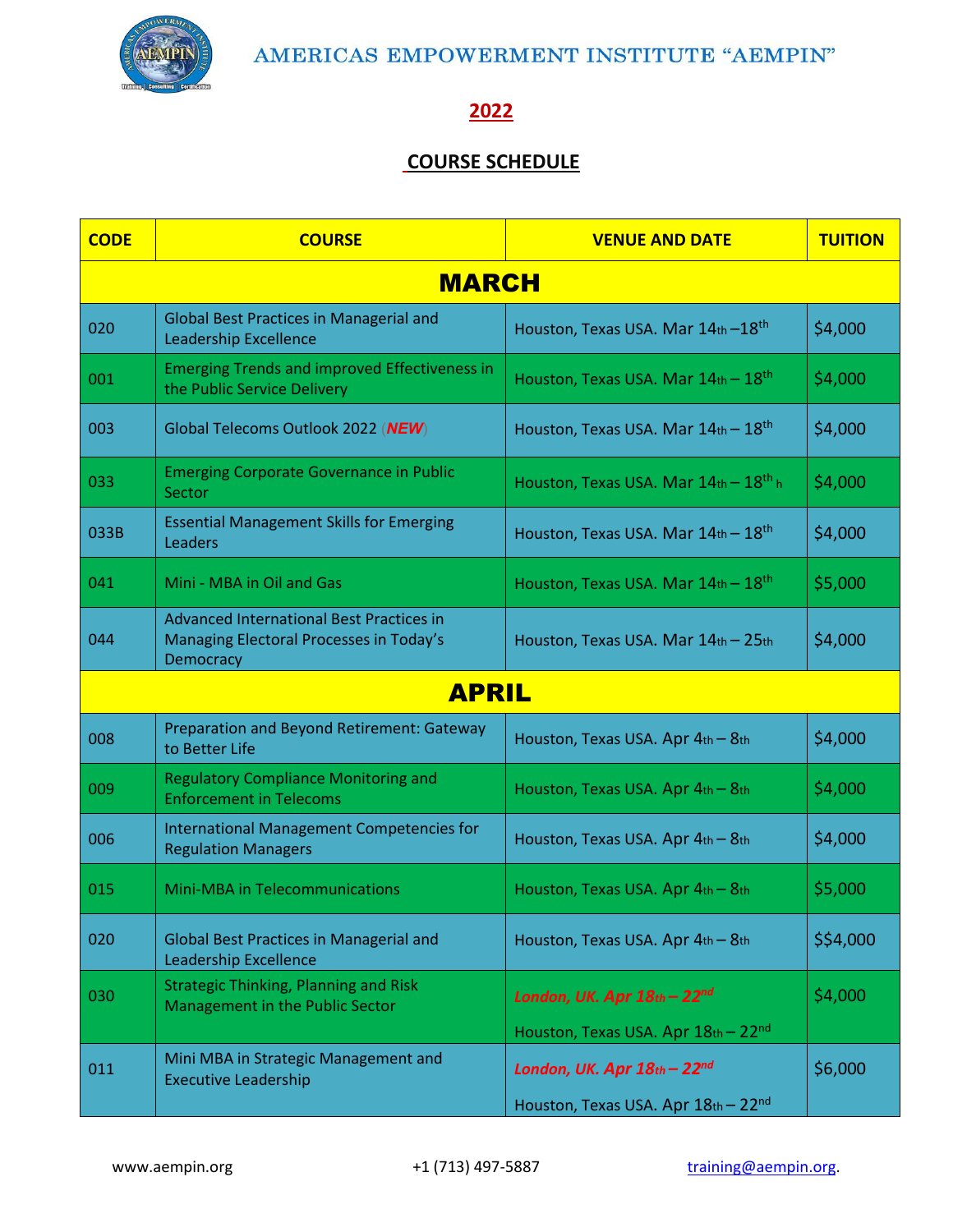| 012  | <b>Emerging Trends in Telecommunication</b><br><b>Regulations</b>                             | Houston, Texas USA. Apr 18th - 22nd                                                                                                     | \$4,000 |
|------|-----------------------------------------------------------------------------------------------|-----------------------------------------------------------------------------------------------------------------------------------------|---------|
| 016  | Revenue Protection Strategies in Power and<br>Electricity                                     | Houston, Texas USA. Apr 18th - 22nd 29th                                                                                                | \$4,000 |
| 045A | <b>Managing Engineers, Technical</b><br><b>Professionals and Organizations</b>                | Houston, Texas. Apr 18th - 22nd                                                                                                         | \$4,000 |
| 045C | <b>Global Best Practices in Leading</b><br><b>Engineering Project Teams</b>                   | Houston, Texas. Apr $18th - 22nd$                                                                                                       | \$4,000 |
| 027  | <b>Strategic Fundamentals of Telecommunications</b>                                           | Houston, Texas USA. Apr 18 <sup>th</sup> - 22 <sup>nd</sup>                                                                             | \$4,000 |
|      | <b>MAY</b>                                                                                    |                                                                                                                                         |         |
| 002  | <b>Key Techniques for Utility Regulators</b>                                                  | Houston, Texas USA. May 2 <sup>nd</sup> – 6th                                                                                           | \$4,000 |
| 013  | Mastering People Management and Team<br>Leadership                                            | Dubai, UAE. May 2nd - 6th                                                                                                               | \$4,000 |
| 013B | Mini MBA in Board of Directors & Top<br><b>Management Performance and Governance</b><br>(NEW) | Houston, Texas USA. May 2 <sup>nd</sup> - 6th<br>Dubai, UAE. May 2 <sup>nd</sup> - 6th<br>Houston, Texas USA. May 2 <sup>nd</sup> - 6th | \$5,000 |
| 014  | <b>Essentials of Leadership (NEW)</b>                                                         | Dubai, UAE. May 2 <sup>nd</sup> - 6 <sup>th</sup>                                                                                       | \$4,000 |
|      |                                                                                               | Houston, Texas USA. May 2nd - 6th                                                                                                       |         |
| 021  | <b>Emerging Trends in HR Management and</b><br><b>Corporate Career Development</b>            | Houston, Texas USA. May 2nd - 13th                                                                                                      | \$4,000 |
| 024  | <b>Regulatory Challenges of Value-Added Service</b>                                           | Houston, Texas USA. May 2nd - 6th                                                                                                       | \$4,000 |
| 045  | <b>Advanced International Best Practices in</b><br>Pension Cycle in Today's World             | Houston, Texas USA. May 2nd - 6th                                                                                                       | \$4,000 |
| 007  | <b>Next Generation Challenges and Opportunities</b><br>for Telecom Regulators                 | Houston, Texas USA. May 16th - 20th                                                                                                     | \$4,000 |
| 019  | <b>Next Generation Networks</b>                                                               | Houston, Texas USA. May 16th - 20th                                                                                                     | \$4,000 |
| 019B | Mastering Collaborative Leadership: Building<br>the Organization of the Future                | Houston, Texas USA. May 16th - 20th                                                                                                     | \$4,000 |
| 020A | <b>Train the Trainer</b>                                                                      | Houston, Texas USA. May 16th - 20th                                                                                                     | \$4,000 |
| 022  | <b>Leading and Managing Crisis During</b><br>Disruptive Change (NEW)                          | Houston, Texas USA. May 16th - 20th                                                                                                     | \$4,000 |
| 023  | <b>Effective Project Management in</b><br>Telecommunications                                  | Houston, Texas USA. May 16th - 20th                                                                                                     | \$4,000 |
| 023A | <b>Corporate Branding Management</b>                                                          | Houston, Texas USA. May 16th - 20th                                                                                                     | \$4,000 |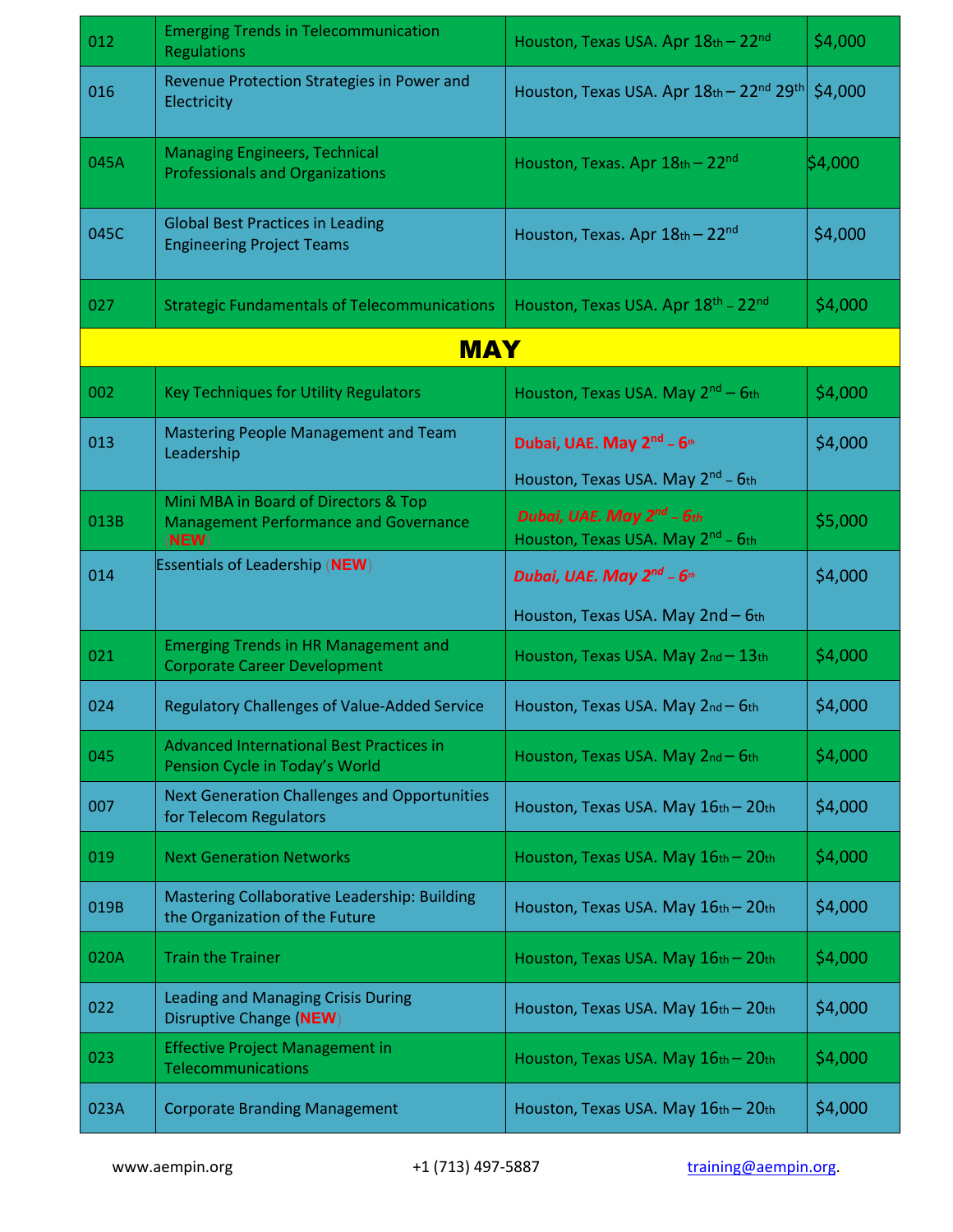| 025 | <b>Global Best Practices in Monitoring and</b><br><b>Evaluating of Development Assistance Projects:</b><br>New Techniques for Independent Monitors and<br><b>NGOs</b> | Houston, Texas USA. May 16th - 20th | \$4,000 |  |
|-----|-----------------------------------------------------------------------------------------------------------------------------------------------------------------------|-------------------------------------|---------|--|
|-----|-----------------------------------------------------------------------------------------------------------------------------------------------------------------------|-------------------------------------|---------|--|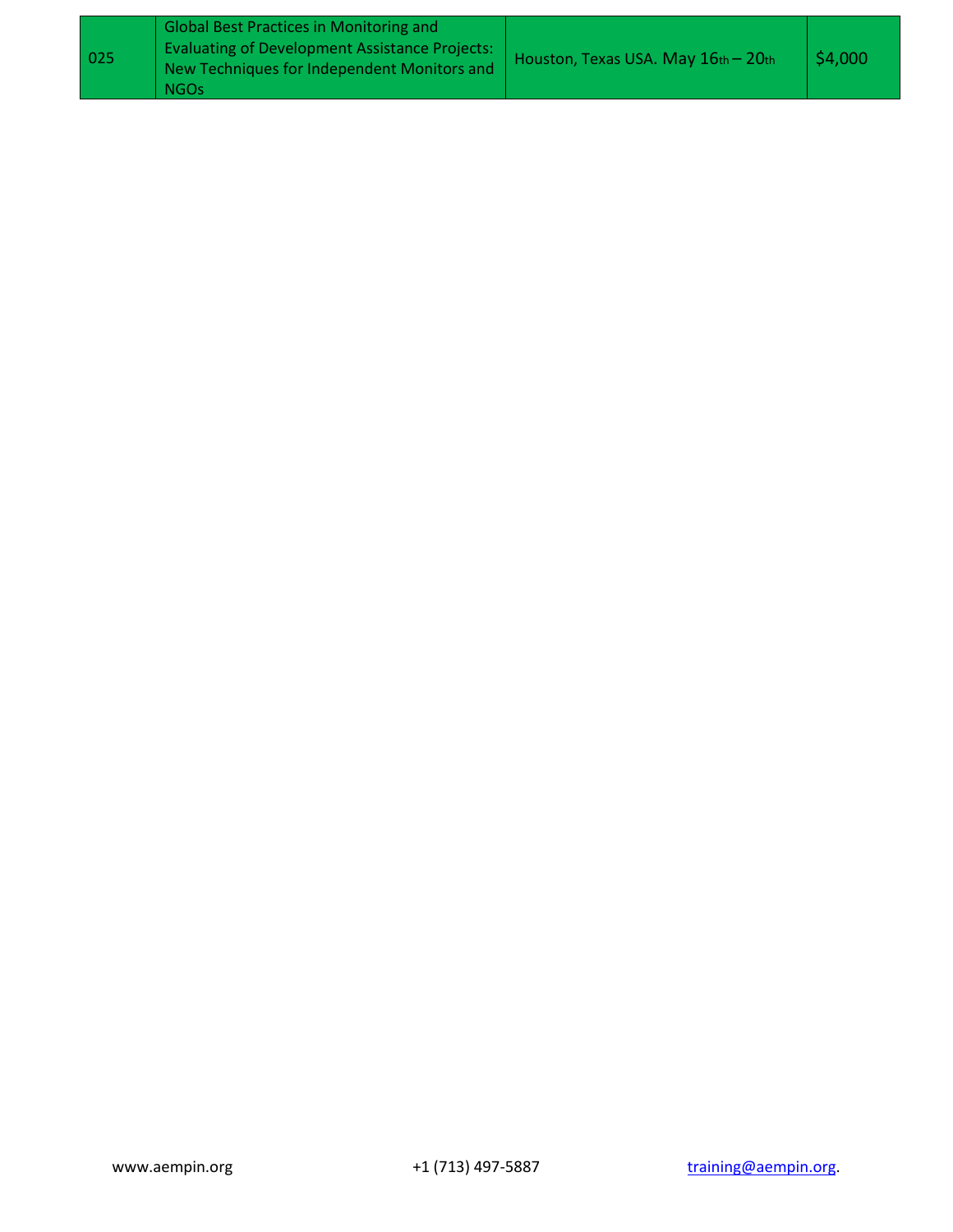|      | <b>JUNE</b>                                                                                                                    |                                       |         |  |
|------|--------------------------------------------------------------------------------------------------------------------------------|---------------------------------------|---------|--|
| 005  | <b>Electricity and Power Sector Regulation in</b><br><b>Developing Countries</b>                                               | Houston, Texas USA. June 6 - 10th     | \$4,000 |  |
| 012  | <b>Emerging Trends in Telecommunications</b><br><b>Regulations</b>                                                             | Houston, Texas USA. June 6 - 10th     | \$4,000 |  |
| 015  | <b>Mini-MBA in Telecommunications</b>                                                                                          | Houston, Texas USA. June 6 - 10th     | \$5,000 |  |
| 026  | Mini MBA in Power and Electricity                                                                                              | Houston, Texas USA. June 6-10th       | \$5,000 |  |
| 027  | <b>Strategic Fundamentals of Telecommunications</b>                                                                            | Houston, Texas USA. June 6 - 10th     | \$4,000 |  |
| 028  | Arbitration, Mediation, and Conflict Resolution<br>in Public Sector                                                            | Houston, Texas USA. June 6 - 10th     | \$4,000 |  |
| 033B | <b>Essential Management Skills for Emerging</b><br>Leaders                                                                     | Houston, Texas USA. June 6-10th       | \$4,000 |  |
| 003  | Global Telecoms Outlook 2021 (NEW)                                                                                             | Houston, Texas USA. Jun 20th - 24th   | \$4,000 |  |
| 004  | Today's Strategic Leader: Strategic Planning,<br><b>Negotiation and Conflict Management</b>                                    | Houston, Texas USA. Jun 20th - 24th   | \$4,000 |  |
| 011  | Mini MBA in Strategic Management and<br><b>Executive Leadership</b>                                                            | Houston, Texas USA. Jun 20th - 24th   | \$5,000 |  |
| 029  | <b>Global Leadership in Transformative</b><br>Times (NEW)                                                                      | Houston, Texas USA. Jun 20th - 24th   | \$4,000 |  |
| 040  | <b>Advanced Global Office Management,</b><br><b>Secretarial and Emerging Executive</b><br><b>Administrative Skills</b>         | Houston, Texas USA. Jun 20th - 24th   | \$4,000 |  |
| 041  | Mini - MBA in Oil and Gas                                                                                                      | Houston, Texas USA. Jun 20th - 24th   | \$5,000 |  |
| 043  | International Trends in Cyber Security, Cyber<br>Attack Prevention, Internet Monitoring and<br><b>Security Based Practices</b> | Houston, Texas USA. Jun 20th - 24th   | \$4,000 |  |
|      | <b>JULY</b>                                                                                                                    |                                       |         |  |
| 019  | <b>Next Generation Networks</b>                                                                                                | Houston, Texas USA. Jul 4th - 8th     | \$4,000 |  |
| 033  | <b>Emerging Corporate Governance in Public</b><br>Sector                                                                       | Houston, Texas USA. Jul 4th - 8th     | \$4,000 |  |
| 034  | <b>Effective Risk- Based Internal Auditing</b>                                                                                 | Houston, Texas USA. Jul 4th - 8th     | \$4,000 |  |
| 036  | Advanced Strategic Management, Leadership,<br>and Risk Assessment Strategies                                                   | Madrid, Spain. Jul 4th - 8th          | \$4,000 |  |
|      | <b>Advanced Public Procurement Concepts,</b>                                                                                   | Houston, Texas USA. Jul 4th - 8th     |         |  |
| 038  | <b>Contracts, and Practices</b>                                                                                                | Houston, Texas USA. Jul 4th - 8th     | \$4,000 |  |
| 046  | Women in Leadership: Politics, Governance,<br><b>Business, Management and Technology</b>                                       | Madrid, Spain. Jul 4th - 8th          | \$4,000 |  |
| 046A | Land and Real Estate Administration in Today's<br>world                                                                        | Houston, Texas USA. Jul 4th - 8th     | \$4,000 |  |
| 001  | <b>Emerging Trends and improved Effectiveness in</b><br>the Public Service Delivery                                            | Houston, Texas USA. Jul $18th - 22nd$ | \$4,000 |  |
|      |                                                                                                                                |                                       |         |  |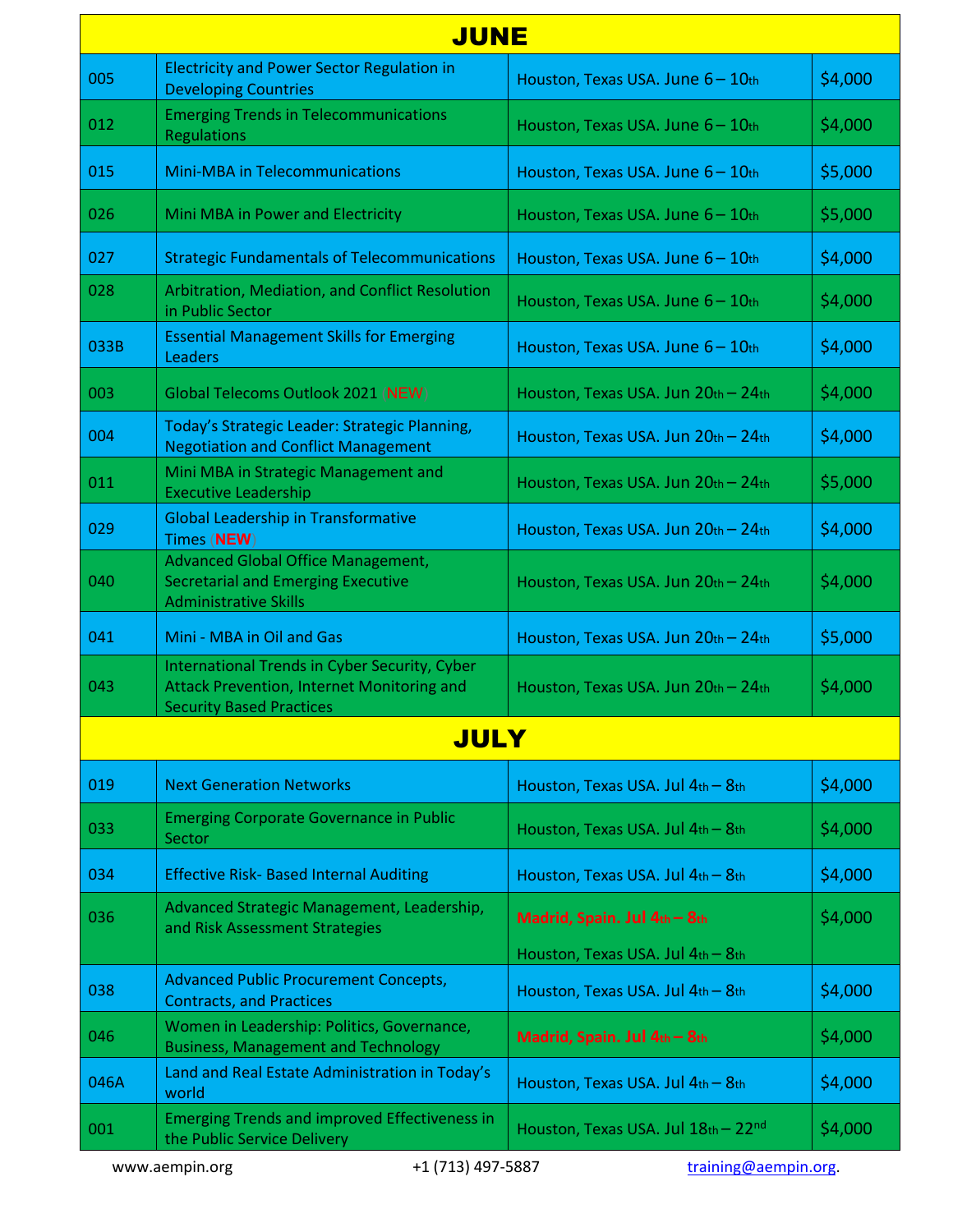| International Management Competencies for<br>006<br>Houston, Texas USA. Jul 18th - 22nd<br><b>Regulation Managers</b><br>London, UK. Jul 18th - 222nd<br><b>Global Strategy in Uncertain Times (NEW)</b><br>010<br>Houston, Texas USA. Jul 18th - 22nd<br>London, UK. Jul 18th - 29th<br>Leading with emotional Intelligence,<br>010A<br>Psychology of Leadership<br>Houston, Texas USA. Jul 18th - 22nd<br>Human Capital Management Challenges and<br>035<br>Houston, Texas USA. Jul 18th - 29th<br><b>Corporate Sustainability Techniques</b><br>Corporate Financial Analysis, Planning &<br>037<br>Houston, Texas USA. Jul $18th - 22nd$<br><b>Controlling Budgets</b><br><b>International Best Practices in Contract</b><br>039<br>Houston, Texas USA. Jul 18th - 22nd<br><b>Management and Compliance</b><br>Managing Yourself and Leading Others to<br>039B<br>Houston, Texas USA. Jul $18th - 22nd$<br><b>Higher Performance</b><br>042<br>Houston, Texas USA. Jul 18th - 22nd<br><b>Telecom Regulation for Today's World</b><br><b>Advanced International Best Practices in</b><br>044<br>Managing Electoral Processes in Today's<br>Houston, Texas USA. Jul 18th - 22nd<br>Democracy<br><b>AUGUST</b><br><b>Essentials of Leadership (NEW)</b><br>Dubai, UAE. Aug 1st - 5th<br>014<br>Houston, Texas USA. Aug 1st - 5th<br>Revenue Protection Strategies in Power and<br>016<br>Houston, Texas USA. Aug $1^{st}$ – 5 <sup>th</sup><br>Electricity<br><b>Managing and Leading Strategic</b><br>033A<br>Dubai, UAE. Aug 1st - 5th<br>Communication<br>Houston, Texas USA. Aug $1^{st}$ – $5^{h}$<br><b>Essential Management Skills for Emerging</b><br>033B<br>Houston, Texas USA. Aug 1st - 5th<br>Leaders<br><b>Advanced International Best Practices in</b><br>045<br>Houston, Texas USA. Aug 1st - 5th<br>Pension Cycle in Today's World<br><b>Next Generation Challenges and Opportunities</b><br>007<br>Houston, Texas USA. Aug 15th - 19th<br>for Telecom Regulators | 001  | <b>Emerging Trends and improved Effectiveness in</b><br>the Public Service Delivery           | Houston, Texas USA. Jul 18th - 22nd | \$4,000 |
|------------------------------------------------------------------------------------------------------------------------------------------------------------------------------------------------------------------------------------------------------------------------------------------------------------------------------------------------------------------------------------------------------------------------------------------------------------------------------------------------------------------------------------------------------------------------------------------------------------------------------------------------------------------------------------------------------------------------------------------------------------------------------------------------------------------------------------------------------------------------------------------------------------------------------------------------------------------------------------------------------------------------------------------------------------------------------------------------------------------------------------------------------------------------------------------------------------------------------------------------------------------------------------------------------------------------------------------------------------------------------------------------------------------------------------------------------------------------------------------------------------------------------------------------------------------------------------------------------------------------------------------------------------------------------------------------------------------------------------------------------------------------------------------------------------------------------------------------------------------------------------------------------------------------------------------------------------------------------------|------|-----------------------------------------------------------------------------------------------|-------------------------------------|---------|
|                                                                                                                                                                                                                                                                                                                                                                                                                                                                                                                                                                                                                                                                                                                                                                                                                                                                                                                                                                                                                                                                                                                                                                                                                                                                                                                                                                                                                                                                                                                                                                                                                                                                                                                                                                                                                                                                                                                                                                                    |      |                                                                                               |                                     | \$4,000 |
|                                                                                                                                                                                                                                                                                                                                                                                                                                                                                                                                                                                                                                                                                                                                                                                                                                                                                                                                                                                                                                                                                                                                                                                                                                                                                                                                                                                                                                                                                                                                                                                                                                                                                                                                                                                                                                                                                                                                                                                    |      |                                                                                               |                                     | \$4,000 |
|                                                                                                                                                                                                                                                                                                                                                                                                                                                                                                                                                                                                                                                                                                                                                                                                                                                                                                                                                                                                                                                                                                                                                                                                                                                                                                                                                                                                                                                                                                                                                                                                                                                                                                                                                                                                                                                                                                                                                                                    |      |                                                                                               |                                     | \$4,000 |
|                                                                                                                                                                                                                                                                                                                                                                                                                                                                                                                                                                                                                                                                                                                                                                                                                                                                                                                                                                                                                                                                                                                                                                                                                                                                                                                                                                                                                                                                                                                                                                                                                                                                                                                                                                                                                                                                                                                                                                                    |      |                                                                                               |                                     | \$4,000 |
|                                                                                                                                                                                                                                                                                                                                                                                                                                                                                                                                                                                                                                                                                                                                                                                                                                                                                                                                                                                                                                                                                                                                                                                                                                                                                                                                                                                                                                                                                                                                                                                                                                                                                                                                                                                                                                                                                                                                                                                    |      |                                                                                               |                                     | \$4,000 |
|                                                                                                                                                                                                                                                                                                                                                                                                                                                                                                                                                                                                                                                                                                                                                                                                                                                                                                                                                                                                                                                                                                                                                                                                                                                                                                                                                                                                                                                                                                                                                                                                                                                                                                                                                                                                                                                                                                                                                                                    |      |                                                                                               |                                     | \$4,000 |
|                                                                                                                                                                                                                                                                                                                                                                                                                                                                                                                                                                                                                                                                                                                                                                                                                                                                                                                                                                                                                                                                                                                                                                                                                                                                                                                                                                                                                                                                                                                                                                                                                                                                                                                                                                                                                                                                                                                                                                                    |      |                                                                                               |                                     | \$4,000 |
|                                                                                                                                                                                                                                                                                                                                                                                                                                                                                                                                                                                                                                                                                                                                                                                                                                                                                                                                                                                                                                                                                                                                                                                                                                                                                                                                                                                                                                                                                                                                                                                                                                                                                                                                                                                                                                                                                                                                                                                    |      |                                                                                               |                                     | \$4,000 |
|                                                                                                                                                                                                                                                                                                                                                                                                                                                                                                                                                                                                                                                                                                                                                                                                                                                                                                                                                                                                                                                                                                                                                                                                                                                                                                                                                                                                                                                                                                                                                                                                                                                                                                                                                                                                                                                                                                                                                                                    |      |                                                                                               |                                     | \$4,000 |
|                                                                                                                                                                                                                                                                                                                                                                                                                                                                                                                                                                                                                                                                                                                                                                                                                                                                                                                                                                                                                                                                                                                                                                                                                                                                                                                                                                                                                                                                                                                                                                                                                                                                                                                                                                                                                                                                                                                                                                                    |      |                                                                                               |                                     |         |
|                                                                                                                                                                                                                                                                                                                                                                                                                                                                                                                                                                                                                                                                                                                                                                                                                                                                                                                                                                                                                                                                                                                                                                                                                                                                                                                                                                                                                                                                                                                                                                                                                                                                                                                                                                                                                                                                                                                                                                                    |      |                                                                                               |                                     | \$4,000 |
|                                                                                                                                                                                                                                                                                                                                                                                                                                                                                                                                                                                                                                                                                                                                                                                                                                                                                                                                                                                                                                                                                                                                                                                                                                                                                                                                                                                                                                                                                                                                                                                                                                                                                                                                                                                                                                                                                                                                                                                    |      |                                                                                               |                                     |         |
|                                                                                                                                                                                                                                                                                                                                                                                                                                                                                                                                                                                                                                                                                                                                                                                                                                                                                                                                                                                                                                                                                                                                                                                                                                                                                                                                                                                                                                                                                                                                                                                                                                                                                                                                                                                                                                                                                                                                                                                    |      |                                                                                               |                                     | \$4,000 |
|                                                                                                                                                                                                                                                                                                                                                                                                                                                                                                                                                                                                                                                                                                                                                                                                                                                                                                                                                                                                                                                                                                                                                                                                                                                                                                                                                                                                                                                                                                                                                                                                                                                                                                                                                                                                                                                                                                                                                                                    |      |                                                                                               |                                     | \$4,000 |
|                                                                                                                                                                                                                                                                                                                                                                                                                                                                                                                                                                                                                                                                                                                                                                                                                                                                                                                                                                                                                                                                                                                                                                                                                                                                                                                                                                                                                                                                                                                                                                                                                                                                                                                                                                                                                                                                                                                                                                                    |      |                                                                                               |                                     |         |
|                                                                                                                                                                                                                                                                                                                                                                                                                                                                                                                                                                                                                                                                                                                                                                                                                                                                                                                                                                                                                                                                                                                                                                                                                                                                                                                                                                                                                                                                                                                                                                                                                                                                                                                                                                                                                                                                                                                                                                                    |      |                                                                                               |                                     | \$4,000 |
|                                                                                                                                                                                                                                                                                                                                                                                                                                                                                                                                                                                                                                                                                                                                                                                                                                                                                                                                                                                                                                                                                                                                                                                                                                                                                                                                                                                                                                                                                                                                                                                                                                                                                                                                                                                                                                                                                                                                                                                    |      |                                                                                               |                                     | \$4,000 |
|                                                                                                                                                                                                                                                                                                                                                                                                                                                                                                                                                                                                                                                                                                                                                                                                                                                                                                                                                                                                                                                                                                                                                                                                                                                                                                                                                                                                                                                                                                                                                                                                                                                                                                                                                                                                                                                                                                                                                                                    |      |                                                                                               |                                     | \$4,000 |
| 019B<br>Houston, Texas USA. Aug 15th - 19th<br>the Organization of the Future                                                                                                                                                                                                                                                                                                                                                                                                                                                                                                                                                                                                                                                                                                                                                                                                                                                                                                                                                                                                                                                                                                                                                                                                                                                                                                                                                                                                                                                                                                                                                                                                                                                                                                                                                                                                                                                                                                      |      | <b>Mastering Collaborative Leadership: Building</b>                                           |                                     | \$4,000 |
| <b>Mastering People Management and Team</b>                                                                                                                                                                                                                                                                                                                                                                                                                                                                                                                                                                                                                                                                                                                                                                                                                                                                                                                                                                                                                                                                                                                                                                                                                                                                                                                                                                                                                                                                                                                                                                                                                                                                                                                                                                                                                                                                                                                                        | 013  | Leadership                                                                                    | Houston, Texas USA. Aug 15th - 19th | \$4,000 |
|                                                                                                                                                                                                                                                                                                                                                                                                                                                                                                                                                                                                                                                                                                                                                                                                                                                                                                                                                                                                                                                                                                                                                                                                                                                                                                                                                                                                                                                                                                                                                                                                                                                                                                                                                                                                                                                                                                                                                                                    | 013B | Mini MBA in Board of Directors & Top<br><b>Management Performance and Governance</b><br>(NEW) | Houston, Texas USA. Aug 15th - 19th | \$5,000 |
|                                                                                                                                                                                                                                                                                                                                                                                                                                                                                                                                                                                                                                                                                                                                                                                                                                                                                                                                                                                                                                                                                                                                                                                                                                                                                                                                                                                                                                                                                                                                                                                                                                                                                                                                                                                                                                                                                                                                                                                    |      | <b>Managing Engineers, Technical</b>                                                          |                                     |         |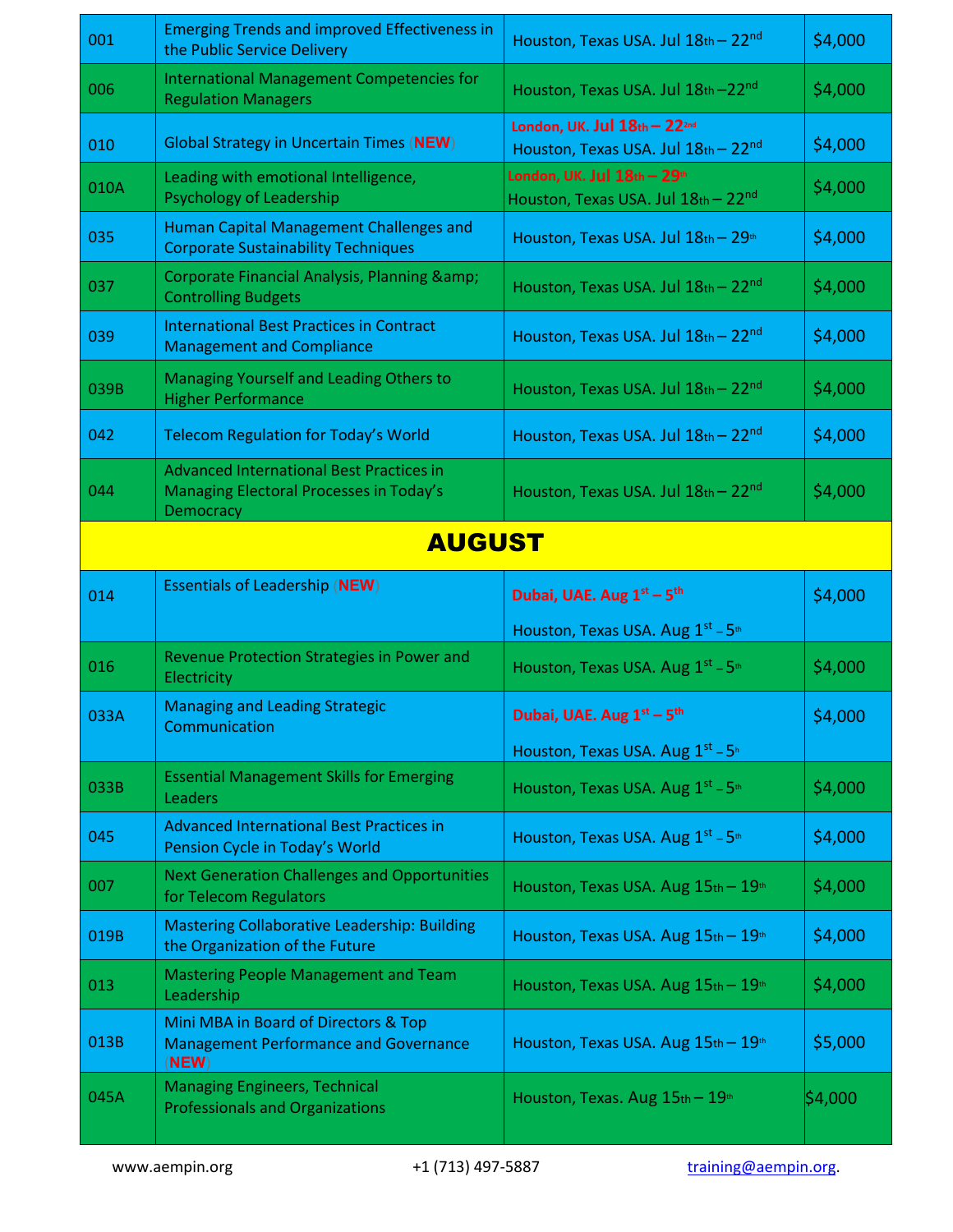| \$4,000<br>Houston, Texas. Aug 15th - 19th<br><b>Engineering Project Teams (NEW)</b><br><b>SEPTEMBER</b><br>002<br>\$\$4,000<br><b>Key Techniques for Utility Regulators</b><br>Houston, Texas USA. Sept 5th - 9th<br>015<br>\$5,000<br>Mini-MBA in Telecommunications<br>Houston, Texas USA. Sept 5th - 9th |
|--------------------------------------------------------------------------------------------------------------------------------------------------------------------------------------------------------------------------------------------------------------------------------------------------------------|
|                                                                                                                                                                                                                                                                                                              |
|                                                                                                                                                                                                                                                                                                              |
|                                                                                                                                                                                                                                                                                                              |
|                                                                                                                                                                                                                                                                                                              |
| <b>Effective Project Management in</b><br>023<br>\$4,000<br>Houston, Texas USA. Sept 5th - 9th<br>Telecommunications                                                                                                                                                                                         |
| \$4,000<br>024<br><b>Regulatory Challenges of Value-Added Service</b><br>Houston, Texas USA. Sept 5th - 9th                                                                                                                                                                                                  |
| <b>Global Best Practices in Monitoring and</b><br><b>Evaluating of Development Assistance Projects:</b><br>025<br>\$4,000<br>Houston, Texas USA. Sept 5 <sup>th</sup> - 9th<br>New Techniques for Independent Monitors and<br><b>NGOs</b>                                                                    |
| <b>Mastering Geographic Information Systems</b><br>045B<br>\$4,000<br>Houston, Texas USA. Sept 5th - 9th<br>(GIS)                                                                                                                                                                                            |
| <b>Advanced Public Procurement Concepts,</b><br>038<br>Houston, Texas USA. Sept 19th - 23rd<br>\$4,000<br><b>Contracts, and Practices</b>                                                                                                                                                                    |
| Managing Yourself and Leading Others to<br>039B<br>\$4,000<br>Houston, Texas USA. Sept 19th - 23rd<br><b>Higher Performance</b>                                                                                                                                                                              |
| <b>Regulatory Compliance Monitoring and</b><br>009<br>Houston, Texas USA. Sept 19th - 23rd<br>\$4,000<br><b>Enforcement in Telecoms</b>                                                                                                                                                                      |
| International Best Practices in Project Planning,<br>\$4,000<br>017<br>Houston, Texas USA. Sept 19th - 23rd<br><b>Monitoring and Evaluations</b>                                                                                                                                                             |
| 018<br>\$4,000<br><b>Telecoms Code of Practice Regulation</b><br>Houston, Texas USA. Sept 19th - 23rd                                                                                                                                                                                                        |
| <b>Global Best Practices in Managerial and</b><br>Houston, Texas USA. Sept 19th - 23rd<br>\$4,000<br>020<br><b>Leadership Excellence</b>                                                                                                                                                                     |
| \$5,000<br>026<br>Mini MBA in Power and Electricity<br>Houston, Texas USA. Sept 19th - 23rd                                                                                                                                                                                                                  |
| Human Capital Management Challenges and<br>Houston, Texas USA. Sept $19th - 23rd$<br>\$4,000<br>035<br><b>Corporate Sustainability Techniques</b>                                                                                                                                                            |
| <b>OCTOBER</b>                                                                                                                                                                                                                                                                                               |
| <b>Electricity and Power Sector Regulation in</b><br>005<br>\$4,000<br>Houston, Texas USA. Oct 3rd - 7th<br><b>Developing Countries</b>                                                                                                                                                                      |
| Preparation and Beyond Retirement: Gateway<br>\$4,000<br>008<br>Houston, Texas USA. Oct 3rd - 7th<br>to Better Life                                                                                                                                                                                          |
| <b>Global Strategy in Uncertain Times (NEW)</b><br>010<br>\$4,000<br>Houston, Texas USA. Oct 3rd - 7th                                                                                                                                                                                                       |
| Leading with emotional Intelligence,<br>010A<br>\$4,000<br>Houston, Texas USA. Oct 3rd - 7th<br>Psychology of Leadership                                                                                                                                                                                     |
| <b>Emerging Trends in Telecommunications</b><br>012<br>\$4,000<br>Houston, Texas USA. Oct 3rd-7th<br><b>Regulations</b>                                                                                                                                                                                      |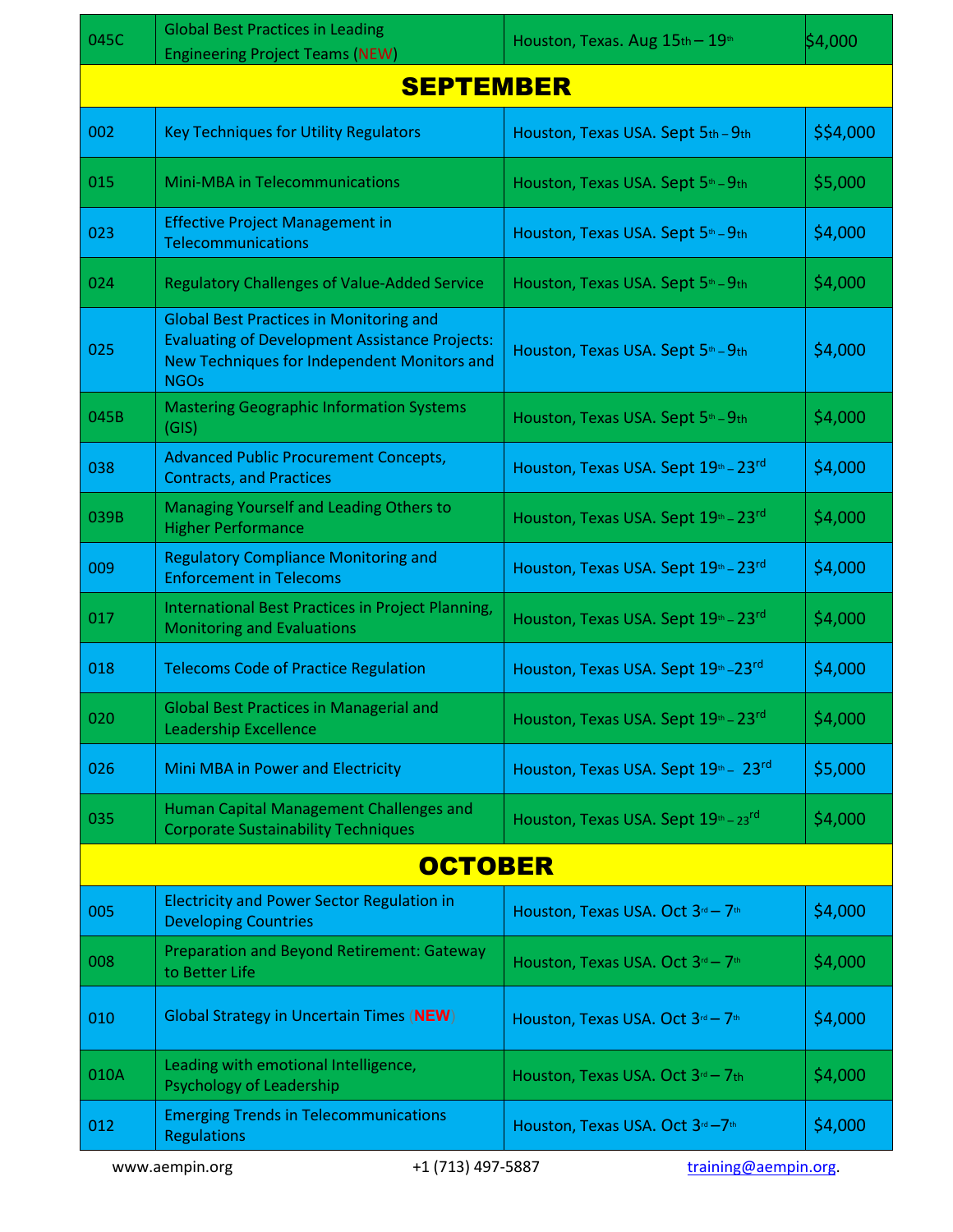| 028  | Arbitration, Mediation, and Conflict Resolution<br>in Public Sector                                                                   | Houston, Texas USA. Oct 3rd - 7th                                                                              | \$4,000 |  |
|------|---------------------------------------------------------------------------------------------------------------------------------------|----------------------------------------------------------------------------------------------------------------|---------|--|
| 029  | Leadership in Transformative Times<br>(NEW)                                                                                           | Houston, Texas USA. Oct 3rd - 7th                                                                              | \$4,000 |  |
| 030  | <b>Strategic Thinking, Planning and Risk</b><br>Management in the Public Sector                                                       | Houston, Texas USA. Oct 3rd - 7th                                                                              | \$4,000 |  |
| 031  | <b>Business Essentials for Utility Engineers:</b><br><b>Understanding and Influencing Financial</b><br><b>Decision</b>                | Houston, Texas USA. Oct 3rd - 7th                                                                              | \$4,000 |  |
| 032  | <b>Essentials of Project Finance</b>                                                                                                  | Houston, Texas USA. Oct 3rd - 7th                                                                              | \$4,000 |  |
| 033  | <b>Emerging Corporate Governance in Public</b><br>Sector                                                                              | Houston, Texas USA. Oct 3rd - 7th                                                                              | \$4,000 |  |
| 003  | Global Telecom Outlook 2022 (NEW)                                                                                                     | Houston, Texas USA. Oct 17 <sup>th</sup> - 21 <sup>st</sup>                                                    | \$4,000 |  |
| 011  | Mini MBA in Strategic Management and<br><b>Executive Leadership</b>                                                                   | Houston, Texas USA. Oct 17th - 21st                                                                            | \$5,000 |  |
| 020A | <b>Train the Trainer</b>                                                                                                              | Houston, Texas USA. Oct 17 <sup>th</sup> - 21 <sup>st</sup>                                                    | \$4,000 |  |
| 022  | <b>Leading and Managing Crisis During</b><br><b>Disruptive Change (NEW)</b>                                                           | London, UK Oct 17th - 21st                                                                                     | \$4,000 |  |
| 019B | <b>Mastering Collaborative Leadership: Building</b><br>the Organization of the Future                                                 | Houston, Texas USA. Oct $17th - 21st$<br>London, UK Oct $17th - 21st$<br>Houston, Texas USA. Oct $17th - 21st$ | \$4,000 |  |
| 034  | <b>Effective Risk- Based Internal Auditing</b>                                                                                        | Houston, Texas USA. Oct 17th - 21st                                                                            | \$4,000 |  |
| 040  | <b>Advanced Global Office Management,</b><br><b>Secretarial and Emerging Executive</b><br>Administrative                              | Houston, Texas USA. Oct $17th - 21st$                                                                          | \$4,000 |  |
| 043  | International Trends in Cyber Security, Cyber<br><b>Attack Prevention, Internet Monitoring and</b><br><b>Security Based Practices</b> | Houston, Texas USA. Oct 17 <sup>th</sup> - 21 <sup>st</sup>                                                    | \$4,000 |  |
|      | <b>NOVEMBER</b>                                                                                                                       |                                                                                                                |         |  |
| 019  | <b>Next Generation Networks</b>                                                                                                       | Houston, Texas USA. Nov 7 <sup>th</sup> - 11 <sup>th</sup>                                                     | \$4,000 |  |
| 023A | <b>Corporate Branding Management</b>                                                                                                  | Houston, Texas USA. Nov $7th - 11h$                                                                            | \$4,000 |  |
| 041  | Mini - MBA in Oil and Gas                                                                                                             | Houston, Texas USA. Nov 7 <sup>th</sup> -11 <sup>th</sup>                                                      | \$5,000 |  |
| 013  | <b>Mastering People Management and Team</b><br>Leadership                                                                             | Dubai, UAE. Nov 7th - 11th                                                                                     | \$4,000 |  |
|      |                                                                                                                                       | Houston, Texas USA. Nov $7th - 11th$                                                                           |         |  |